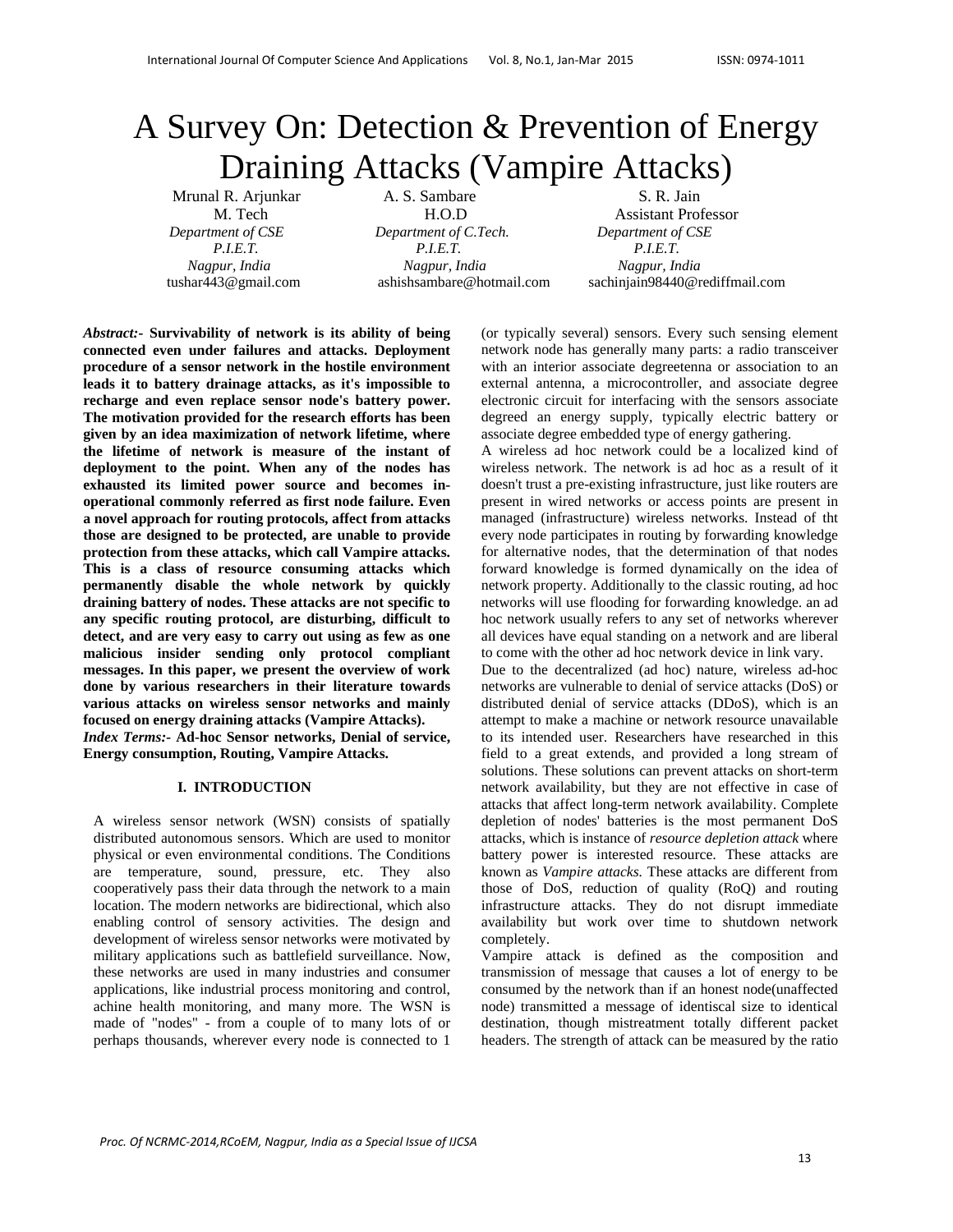of network energy used in the normal case to the energy used in malicious case. In the secure and safe case of vampire attack, the ratio is 1. Energy consumption of malicious node is not considered, as they can always drain their own batteries unilaterally.

#### **II. Literature Survey**

 The analysis on this subject is usually turned around security solutions victimization stratified approach. Physical layer along with rest other layers named data-link, network, transport and application layer are the constituents of protocol stack within the stratified approach. The 3 planes (power management plane, mobility plane and task management plane) in conjunction with the 5 layers forms wireless stratified design. So as to boost the energy potency of wireless device networks, there's analysis physical phenomenon. A number of them are mentioned below:

#### *A. Denial of sleep attack :*

Michael Brownfield [1] discussed MAC level energy resource vulnerabilities. Denial of sleep attacks affects each sensor node's critical energy resources and rapidly drains the network's lifetime. A newly proposed G-MAC protocol controls the sleep awake pattern of sensor nodes. G-MAC has several energy saving features. In all traffic situations it performs well but deals only with MAC layer depletion attack

#### *B. Intrusion tolerant routing :*

The Jing Deng, Richard Han, Shivakanth mishra [2] proposed an Intrusion tolerant routing protocol. In INSENS each node shares a secret key only with the base station and not with any other nodes. INSENS constructs a forwarding table at each node to facilitate communication between sensor nodes and base station. Advantage in this case a node is compromised that an intruder will only have access to one secret key rather than the secret keys of neighbors and other nodes throughout the network. It provides multi path routing and minimizes the communication, at the expense of increased requirements at base station.

#### *C. Cross layer approach :*

Fatma Bouabdullah, Nizar Bouabdullah, Raouf Bouabdullah [3] has been proposed a cross layer strategy that considers MAC layers and routing jointly. Lifetime of network is time for the primary node in wireless sensor network to fail. AN economical routing protocol would drain energy slowly and uniformly among nodes resulting in the death of all nodes nearly at same time. At routing level they proposed that sending data through multiple paths instead of using a single path so can balance energy consumption. At MAC level limits the retransmission over each wireless links according to its property and the required packet delivery probability, but this scheme does not considers any attack.

# *D. Opportunistic routing method :*

Xufei Mao, Shaojie Tang, Xiahua Xu & Huadong Ma [4] centered on opportunist technique to reduce energy consumption by all nodes however this technique doesn't contemplate any attack at routing level. Opportunist routing relies on the utilization of broadcast transmission to expand

the potential forwarders that may assist within the retransmission of knowledge packets. By this technique nodes within the forwarder list are prioritized and therefore the lower priority forwarder can discard the packet if the packet has been forwarded by a better priority forwarder.

## *E. Optimal sleep-wake scheduling for intrusion detection :*

K. Premkumar and Anurag Kumar [10] planned a protocol that uses mathematician call method models to spot the malicious nodes quickly with the utilization of smallest set of sensing element nodes in active state. By employing a smallest range of sensing element devices, it ensures that the energy expenditure for sensing, computation and communication is reduced so the life of network is maximized.

## *F. Sleep deprivation attack :*

Tapaliana Bhattasali [5] planned a frame work supported distributive cooperative mechanism for detection sleep deprivation attack accrued energy potency however doesn't consider routing layer. Sleep deprivation torture comes within the type of causation useless management traffic and forces the node to forgo their sleep cycles so they're fully exhausted and thence shut down. Here employment is distributed among elements consistent with their capability to avoid complete exhaustion of battery power. Packet transmission overhead could high in some cases and its main advantage is it enhances energy potency and network measurability.

## *G. Defending against Path-based DoS Attacks in Wireless Sensor Networks :*

Denial of service (DoS) attacks will cause serious damage in resource-constrained, wireless sensor networks (WSNs). This paper addresses an particularly damaging style of DoS attack, known as PDoS (Path-based Denial of Service) [11]. In an exceedingly PDoS attack, an adversary overwhelms sensor nodes a protracted distance away by flooding a multihop end-to-end communication path with either replayed packets or injected spurious packets. This paper proposes an answer exploitation unidirectional hash chains to safeguard end-to-end communications in WSNs against PDoS attacks. The planned solution is light-weight, tolerates bursty packet losses, and may simply be enforced in modern WSNs. The paper presents report on performance measured from a prototype implementation.

*H. An Energy Consumption Model for Performance Analysis of Routing Protocols for Mobile Ad Hoc Networks :*  A mobile ad hoc network (or manet) may be a cluster of mobile, wireless nodes that cooperatively form a network freelance of any fixed infrastructure or centralized administration. Especially, a manet has no base stations: a node communicates directly with nodes inside wireless range and indirectly with all alternative nodes employing a dynamically-computed, multi-hop route via the opposite nodes of the manet. Simulation and experimental results square measure combined to indicate that energy and bandwidth square measure substantively completely different metrics which resource utilization in manet routing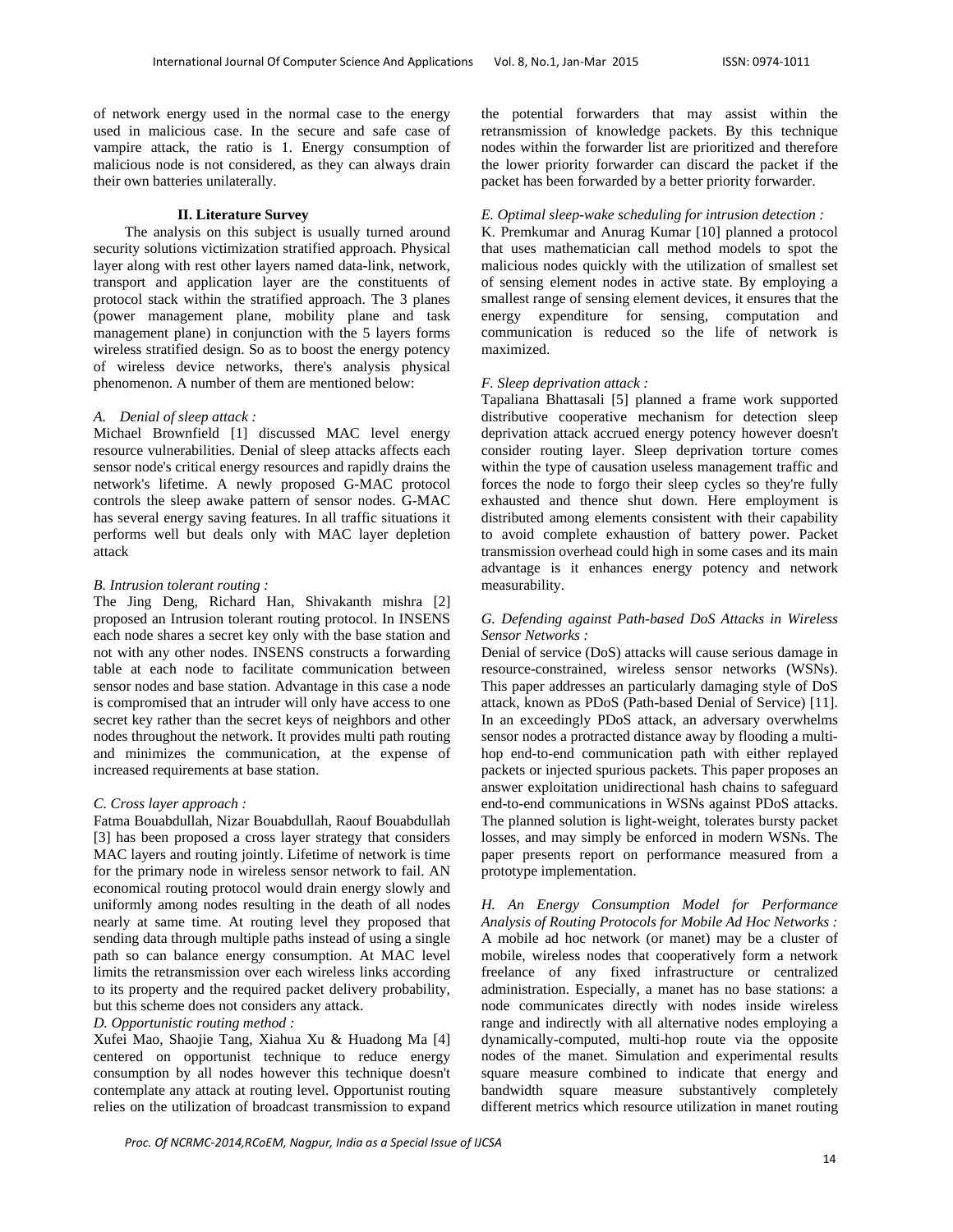protocols isn't absolutely addressed by bandwidth-centric analysis. It presents a model for evaluating the energy consumption [13] behavior of a mobile ad hoc network. The model was accustomed examine the energy consumption of two well-known manet routing protocols. Energy-aware analysis of performance is shown to supply new insights into pricey protocol behaviours and suggests opportunities for improvement at the protocol and link layers.

#### *I. Maximum Lifetime Routing In Wireless Sensor Network :*

This paper show that the matter of routing messages in a very wireless sensor network therefore on maximize network lifetime [12] is NP-hard. In our model, the web model, every message should be routed while not information of future route requests. It develops conjointly an internet heuristic to maximize network lifetime. Our heuristic, that performs two shortest path computations to route every message, is superior to antecedently printed heuristics for lifespan maximization our heuristic leads to larger lifespan and its performance is a smaller amount sensitive to the choice of heuristic parameters. To boot, our heuristic is superior on the capability metrics.

## *J. An Analysis of Using Reflectors for Distributed Denial-of-Service Attacks :*

Attackers will render distributed denial-of- service attacks [14] tougher to defend against by bouncing their flooding traffic off of reflectors; that's, by spoofing requests from the victim to an oversized set of net servers that may inturn send their combined replies to the victim. The ensuing dilution of section within the flooding stream complicates the victim's talents each to isolate the attack traffic so as to dam it, and to use traceback techniques for locating the supply of streams of packets with spoofed supply addresses, like ITRA CE [Be00a], probabilistic packet marking [SWKA00], [SP01], and SPIE [S+01]. we have a tendency to discuss variety of potential defenses against reflector attacks, finding that the majority prove impractical, then assess the degree to that totally different kinds of reflector traffic can have characteristic signatures that the victim will use to spot and strain the attack traffic. Our analysis indicates that three varieties of reflectors cause significantly important threats: DNS and Gnutella servers, and TCP-based servers (particularly internet servers) running on TCP implementations that suffer from certain initial sequence numbers. we have a tendency to argue last in support of "reverse ITRACE" [Ba00] and for the utility of packet traceback techniques that job even for low volume flows, like SPIE.

#### *K. Minimum Energy Mobile Wireless Networks :*

This paper describes a distributed position-based network protocol optimized for minimum energy consumption in mobile wireless networks [15] that support peer-to-peer communications. Given any variety of randomly deployed nodes over a part, we tend to illustrate that a straightforward native optimization scheme executed at every node guarantees sturdy connectivity of the whole network and attains the world minimum energy solution for stationary networks. Owing to its localized nature, this proves to be self-reconfiguring and stays near the minimum energy solution once applied to mobile networks. Simulation results are wont to verify the performance of the protocol.

## **III. VAMPIRE ATTACKS**

Vampire attack [6] represent of many attacks counting on protocol kind. They're as follows:

- Directional antenna attack. Main reason behind vampire attack is directional antenna attack. Vampires have very little management over packet progress once forwarding choices are made severally by every node; however they'll still waste energy by restarting a packet in varied parts of the network. There are 2 forms of vampire attacks supported this directional antenna attack. they're Stretch attack and carousel attack.
- Carousel attack: In carousel attack, associate degree adversary composes packets with intentionally introduced routing loops. It targets supply routing protocols by exploiting the restricted verification of message headers at forwarding nodes, permitting one packet to repeatedly traverse identical set of nodes.
- Stretch attack: In Stretch attack, associate degree resister constructs unnaturally long routes, potentially traversing each node within the network. It will increase packet path lengths; inflicting packets to be processed by form of nodes that's freelance of hop calculate the shortest path between the resister and packet destination.
- Malicious discovery attack. Another attack on all previously-mentioned routing protocols (including stateful and stateless) is spurious route discovery. In most protocols, each node can forward route discovery packets (and generally route responses as well), that means it's potential to initiate a flood by causation one message.

A clean-state secure detector network routing protocol is associate degree economical, extremely resilient to active attacks. This protocol [8] is introduced by Bryan Parno, Mark Luk, Evan Gaustad, Adrian Perrig (PLGP from here on). It's 2 phases, they're topology discovery section and packet forwarding section. the first version of the protocol, though designed for security, is susceptible to vampire attacks. Here PLGP may be changed to demonstrably resist. Vampire attacks throughout the packet forwarding phase.

PLGPa is that the protocol that bounds injury from vampire attack, however this has many drawbacks. they're outlined below PLGPa includes path attestations, increasing the dimensions of each packet, acquisition penalties in terms of information measure use, and therefore radio power. Adding additional packet verification necessities for intermediate nodes conjointly will increase processor utilization, requiring time, and extra power. Energy expenditure for cryptographical operations at intermediate hops is, abundant larger than transmit or receive overhead, and far a lot of smitten by the precise chipset accustomed construct the detector. whereas PLGPa isn't susceptible to vampire attacks throughout the forwarding section, however it doesn't